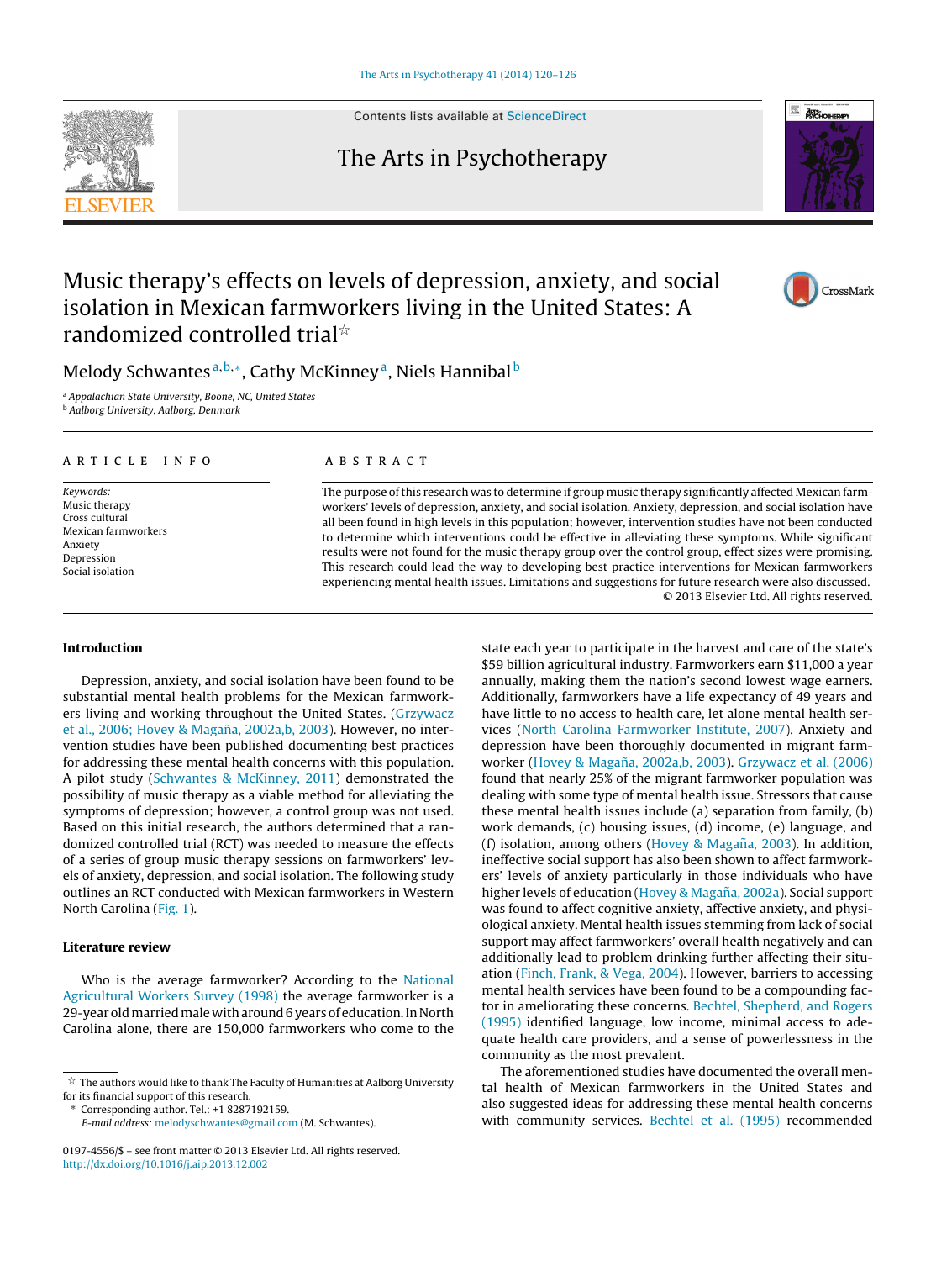<span id="page-1-0"></span>

**Fig. 1.** Camp allocation.

establishing trust and rapport with the farmworker community prior to engaging in assessment and services. They also recommended providing services that have been developed with farmworker input in their communities rather than in mental health facilities. Social support groups were recommended as a preventative strategy [\(Hovey](#page--1-0) [&](#page--1-0) Magaña, [2002a\).](#page--1-0) The researchers recommended that these sessions focus on migration, sense of self, hopes and dreams for the future, and healthy coping skills.

Previous research has indicated that music therapy may alleviate some of the mental stress that farmworkers experience ([Schwantes](#page--1-0) [&](#page--1-0) [McKinney,](#page--1-0) [2011\).](#page--1-0) Music therapy's approach may be more accessible and less stigmatizing than traditional forms of talk therapy. It has also been shown to alleviate some of the symptoms of anxiety ([Kerr,](#page--1-0) [Walsh,](#page--1-0) [&](#page--1-0) [Marshall,](#page--1-0) [2001;](#page--1-0) [Robb,](#page--1-0) [2000\).](#page--1-0) In addition, music therapy used in group settings can alleviate symptoms of depression ([Hsu](#page--1-0) [&](#page--1-0) [Lai,](#page--1-0) [2004;](#page--1-0) [Teague,](#page--1-0) [Hahna,](#page--1-0) [&](#page--1-0) [McKinney,](#page--1-0) [2006\).](#page--1-0) Music therapy interventions used in these studies included improvisation, songwriting, lyric analysis, group music making, and listening to music. Learning an instrument, in addition to improvisation and music listening, was identified as an effective intervention when working with refugees who had experienced trauma ([Orth,](#page--1-0) [Doorschodt,](#page--1-0) [Verburgt,](#page--1-0) [&](#page--1-0) [Drozdek,](#page--1-0) [2004\).](#page--1-0)

However, even though music is portable and accessible [\(Forest,](#page--1-0) [2000\),](#page--1-0) music therapists have documented the challenges of working cross-culturally with different populations ([Bradt,](#page--1-0) [1997;](#page--1-0) [Forest,](#page--1-0) [2000;](#page--1-0) [Zharinova-Sanderson,](#page--1-0) [2004\).](#page--1-0) A collective, rather than an individual approach is often warranted when working with non-Western populations [\(Bradt,](#page--1-0) [1997\).](#page--1-0) Finally, while potentially cumbersome, using an interpreter may be necessary ([Zharinova-](#page--1-0)Sanderson, [2004\).](#page--1-0)

Given the challenges facing this population it was important to consider not only the music therapy interventions that would best meet their needs, but also the context in which these sessions would take place. Community Music Therapy (CoMT) as defined by [Stige](#page--1-0) [\(2002\)](#page--1-0) values the community in which music therapy is taking place. [Ansdell](#page--1-0) [\(2002\)](#page--1-0) also emphasized the ability of CoMT to acknowledge "the social and cultural factors of their health, illness, relationships and music. . ..and is a response both to overly individualized treatment models and to the isolation people often experience within a society" ([Ansdell,](#page--1-0) [2002,](#page--1-0) 48). Working with Mexican farmworkers in the United States requires that the music therapy sessions take into account not only the mental health needs, but the cultural and social factors that are contributing to these serious mental health issues.